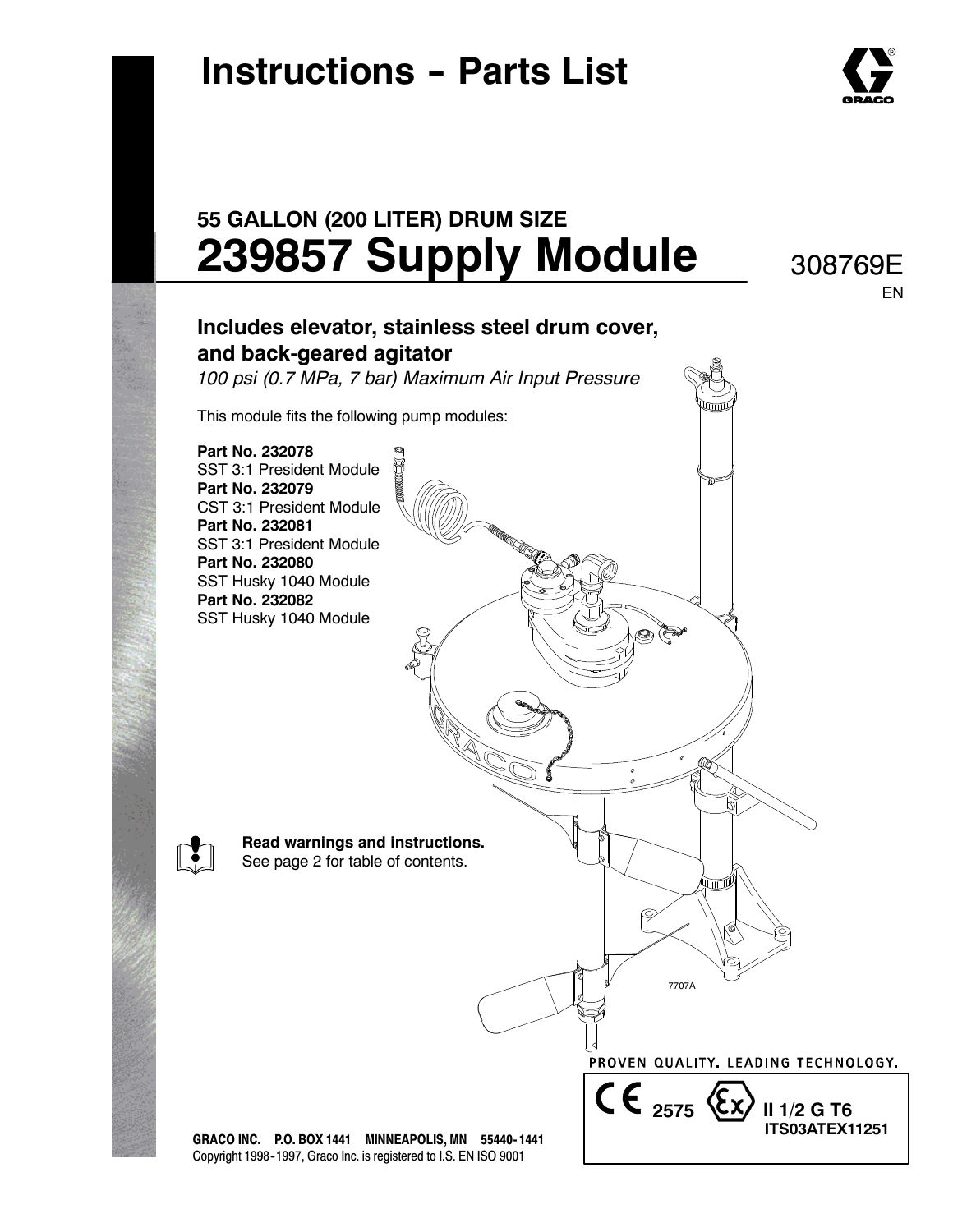## **Table of Contents**

## **Symbols**

**Warning Symbol**

### **WARNING**

This symbol alerts you to the possibility of serious injury or death if you do not follow the instructions.

#### **Caution Symbol**

### **CAUTION**

This symbol alerts you to the possibility of damage to or destruction of equipment if you do not follow the instructions.

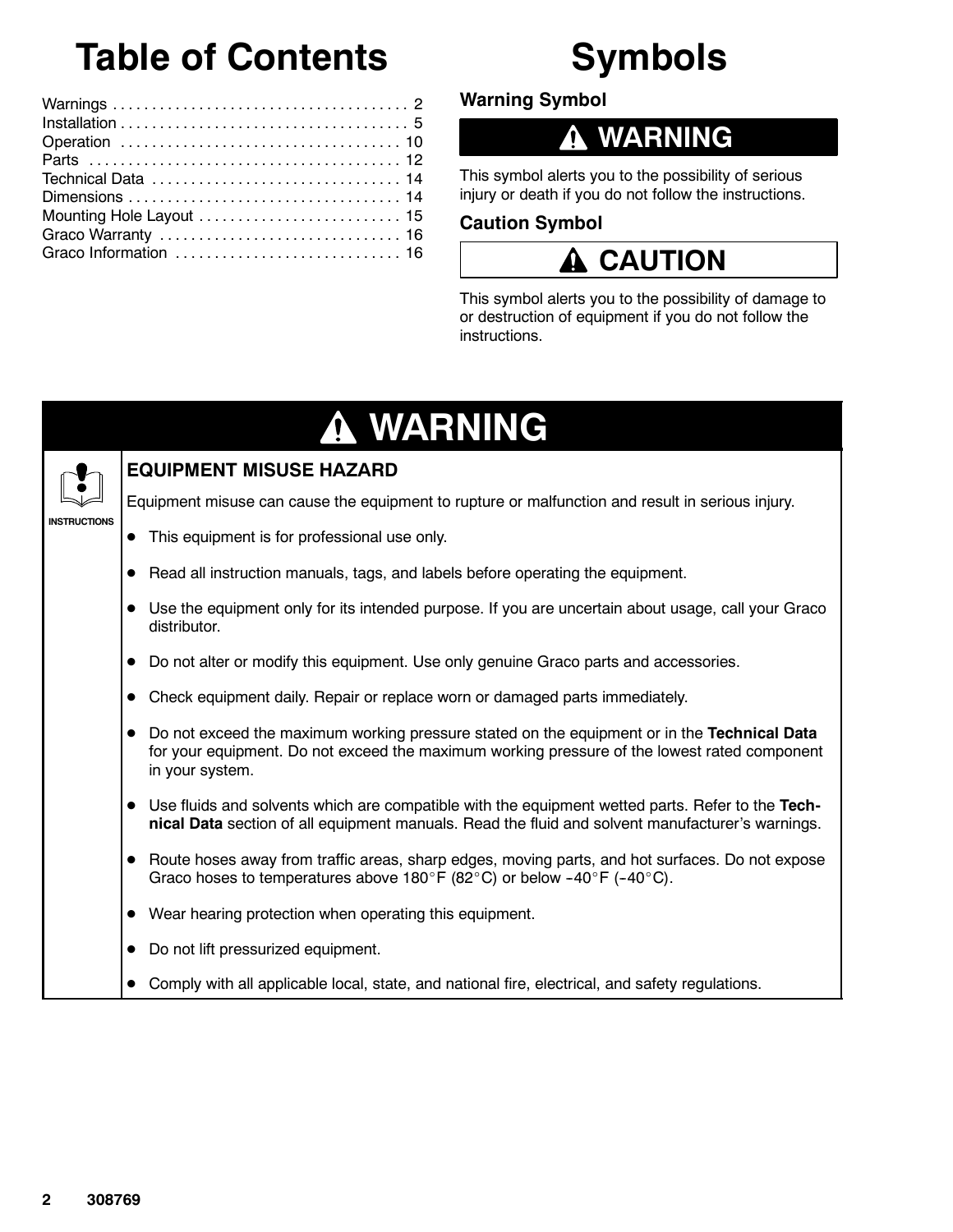# **A WARNING**

|                                                                                                   | FIRE AND EXPLOSION HAZARD                                                                                                                                                                      |
|---------------------------------------------------------------------------------------------------|------------------------------------------------------------------------------------------------------------------------------------------------------------------------------------------------|
|                                                                                                   | Improper grounding, poor ventilation, open flames or sparks can cause a hazardous condition and<br>result in a fire or explosion and serious injury.                                           |
|                                                                                                   | Ground the equipment and the object being sprayed. Refer to Grounding on page 8.                                                                                                               |
|                                                                                                   | If there is any static sparking or you feel an electric shock while using this equipment, stop spray-<br>ing immediately. Do not use the equipment until you identify and correct the problem. |
|                                                                                                   | Provide fresh air ventilation to avoid the buildup of flammable fumes from solvents or the fluid<br>being sprayed.                                                                             |
|                                                                                                   | Keep the spray area free of debris, including solvent, rags, and gasoline.                                                                                                                     |
|                                                                                                   | Electrically disconnect all equipment in the spray area.                                                                                                                                       |
|                                                                                                   | Extinguish all open flames or pilot lights in the spray area.                                                                                                                                  |
|                                                                                                   | Do not smoke in the spray area.<br>$\bullet$                                                                                                                                                   |
| Do not turn on or off any light switch in the spray area while operating or if fumes are present. |                                                                                                                                                                                                |
|                                                                                                   | Do not operate a gasoline engine in the spray area.                                                                                                                                            |
|                                                                                                   | <b>TOXIC FLUID HAZARD</b>                                                                                                                                                                      |
|                                                                                                   | Hazardous fluid or toxic fumes can cause serious injury or death if splashed in the eyes or on the skin,<br>inhaled, or swallowed.                                                             |
|                                                                                                   | Know the specific hazards of the fluid you are using.                                                                                                                                          |
|                                                                                                   | Store hazardous fluid in an approved container. Dispose of hazardous fluid according to all local,<br>state and national guidelines.                                                           |
|                                                                                                   | Always wear protective eyewear, gloves, clothing and respirator as recommended by the fluid and<br>solvent manufacturer.                                                                       |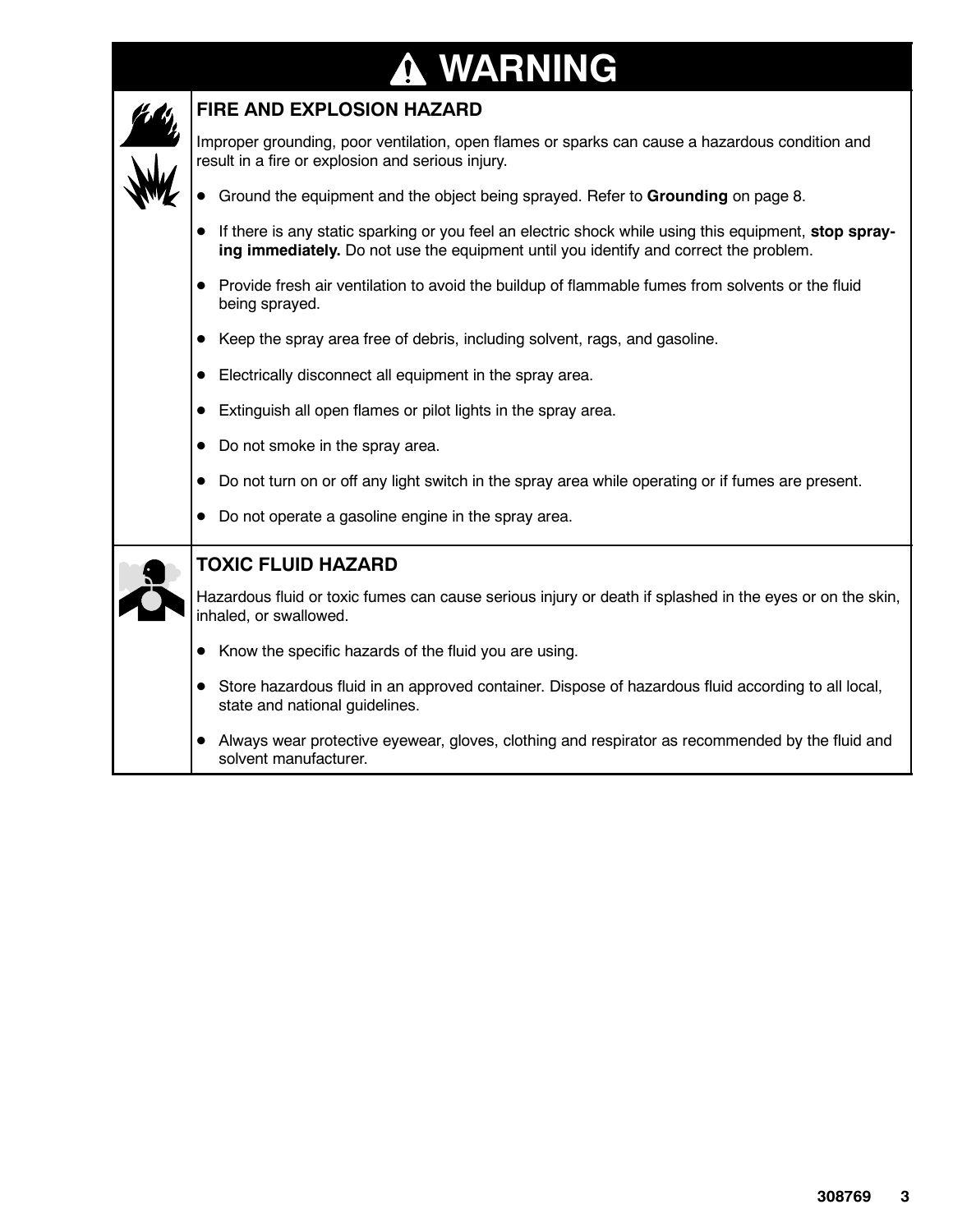# **WARNING**

| PRESSURIZED EQUIPMENT HAZARD                                                                                                                                                                      |
|---------------------------------------------------------------------------------------------------------------------------------------------------------------------------------------------------|
| Spray from the gun, hose leaks, or ruptured components can splash fluid in the eyes or on the skin<br>and cause serious injury.                                                                   |
| Do not point the gun at anyone or at any part of the body.                                                                                                                                        |
| Do not stop or deflect leaks with your hand, body, glove or rag.<br>$\bullet$                                                                                                                     |
| Follow the Pressure Relief Procedure on page 10 whenever you: are instructed to relieve pres-<br>sure; stop spraying; clean, check, or service the equipment; and install or clean the spray tip. |
| Tighten all fluid connections before operating the equipment.                                                                                                                                     |
| Check the hoses, tubes, and couplings daily. Replace worn, damaged, or loose parts immediately.<br>$\bullet$<br>Permanently coupled hoses cannot be repaired; replace the entire hose.            |
| <b>MOVING PARTS HAZARD</b>                                                                                                                                                                        |
| Moving parts, such as the air motor piston, elevator, and agitator blades, can pinch or amputate your<br>fingers.                                                                                 |
| Keep clear of all moving parts when starting or operating the pump.<br>$\bullet$                                                                                                                  |
| Keep your hands away from the elevator, pump support, drum cover, and the lip of the drum while<br>the elevator is operating or is charged with air.                                              |
| Always shut off the agitator and disconnect the air line before you remove the agitator from the<br>drum or check or repair any part of the agitator.                                             |
| Before servicing the equipment, follow the Pressure Relief Procedure on page 10 to prevent the<br>equipment from starting unexpectedly.                                                           |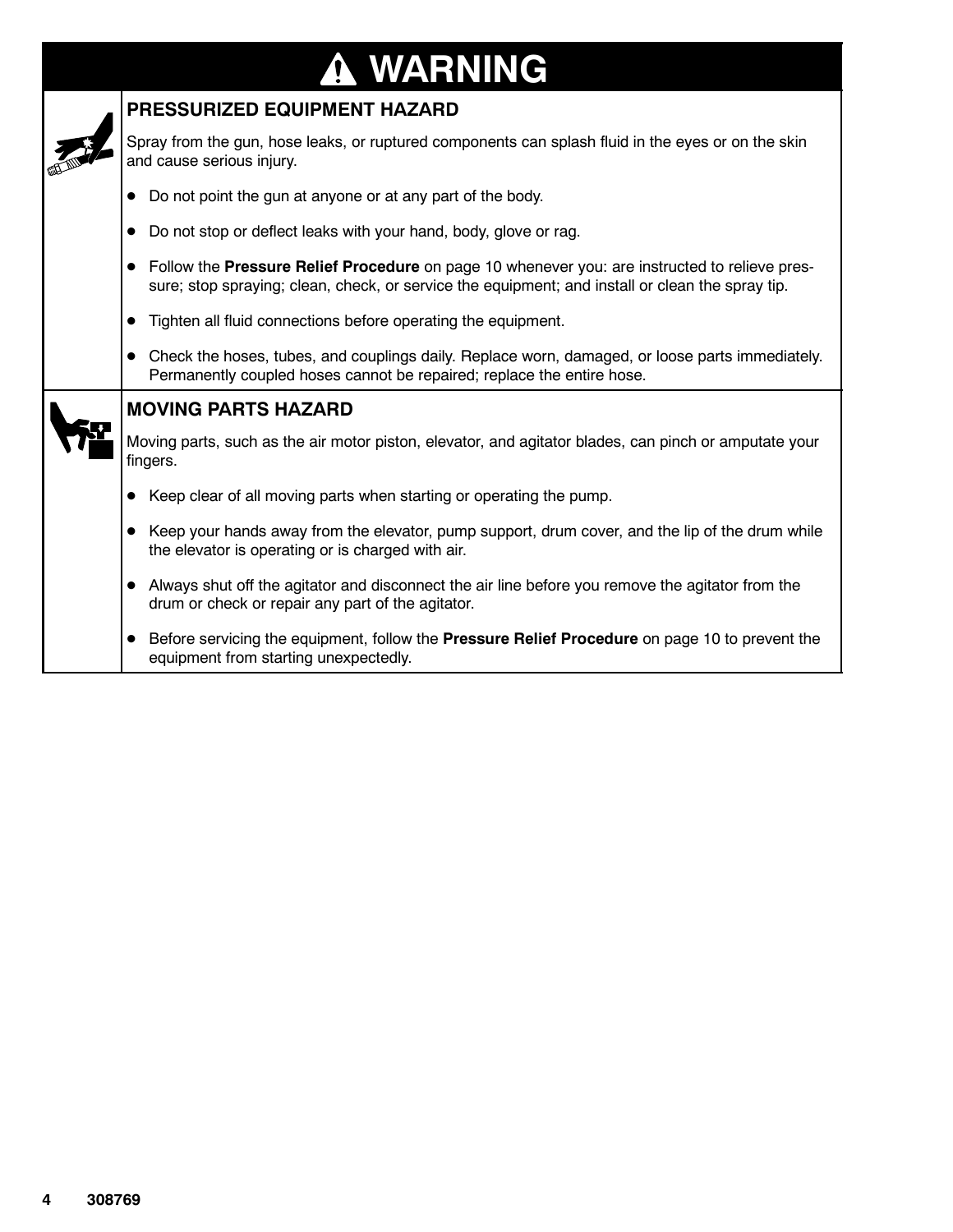

## **WARNING**

**FIRE AND EXPLOSION HAZARD**

Always maintain a minimum of 1 in. clearance between rotating agitator parts and container to prevent sparks from contact.

#### **General Information**

**NOTE:** Reference numbers and letters in parentheses in the text refer to the callouts in the figures and the parts drawing.

**NOTE:** Always use Genuine Graco Parts and Accessories, available from your Graco distributor. If you supply your own accessories, be sure they are adequately sized and pressure-rated for your system.

### **Prepare the Operator**

All persons who operate the equipment must be trained in the safe, efficient operation of all system components as well as the proper handling of all fluids. All operators must thoroughly read all instruction manuals, tags, and labels before operating the equipment.

The following manuals are included with this equipment:

- 308769, Supply Module
- 306287, Elevator
- 308466, Drum Cover
- 308609, Back-Geared Agitator

### **Prepare the Site**

Select a site with at least 9 ft (2.8 m) overhead clearance for the elevator when fully raised.

Ensure that the wall is strong enough to support the weight of the pump and accessories, fluid, hoses, and stress caused during pump operation.

Refer to Fig. 1. Bring a compressed air supply line (A) from the air compressor to the supply module location. Be sure all air hoses are properly sized and pressurerated for your system. Use only electrically conductive hoses. The air hose should have a 3/8 npt(m) thread.

Install a bleed-type shutoff valve (B) in the air line to isolate the air line components for servicing. Install a moisture trap and drain valve (C) to help remove moisture and contaminants from the compressed air supply.

Keep the site clear of any obstacles or debris that could interfere with the operator's movement.

Have a grounded, metal pail available for use when flushing the system.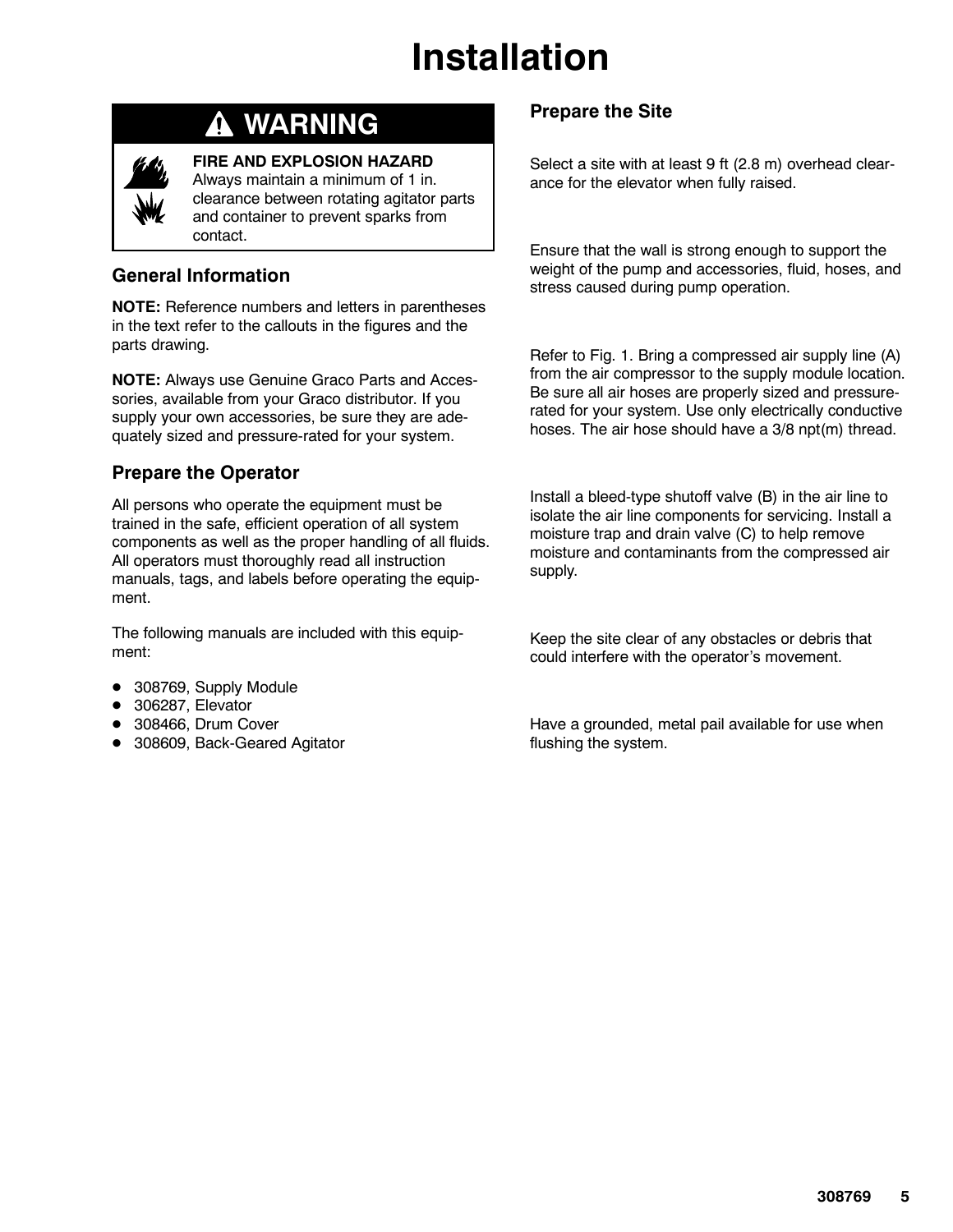#### **Installing the 239857 Supply Module**

**NOTE:** Refer to Fig. 1 and to the Dimension drawing on page 14 and the Mounting Hole Layout on page 15.

1. Ensure that there is at least 9 ft (2.8 m) overhead clearance for the elevator (150) when fully raised.

### **WARNING**

To reduce the risk of serious injury whenever you are instructed to relieve pressure, always follow the **Pressure Relief Procedure** on page 10.

- 2. Remove and discard the existing suction tube at the end of suction hose (H).
- 3. Locate the elevator (150) so the pump's suction hose (H) will reach the swivel (101) at the top of the back-geared agitator (102). The suction hose is 6 ft (1.8 m) long. Do not stretch the hose tight; let it hang as shown in Fig. 1, to assist fluid flow into the pump.
- 4. See page 15. Using the elevator base as a template, mark the floor. Drill four holes in the floor for 1/2 in. bolts. Make sure the bolts are long enough to prevent the elevator from tipping.
- 5. Connect the suction hose to the swivel outlet (101) of the agitator (102). Connect the suction hose ground wire to the ground lug on the agitator as shown on page 8.
- 6. Loosen the captive screw and open the quick connector (F) on the air filter/regulator/lubricator assembly (G).
- 7. Slide the pipe adapter (J) out of the quick connector (F). Remove and discard the pipe plug from the bottom port of the tee (K).
- 8. Bring the coiled hose (105) up through the large hole in the back pressure regulator's bracket (E).
- 9. Screw the adapter (159) at the end of the coiled hose (105) into the tee (K).
- 10. Slide the pipe adapter (J) into the quick connector (F), close, and tighten the captive screw.

#### **Supplied Components**

Refer to Fig. 1.

- **•** Fluid is supplied to the pump through the **suction tube (109).** The suction tube is installed in the shaft of the agitator (102). See Fig. 1.
- **The back-geared agitator (102)** keeps the fluid in suspension and also includes a suction tube (109) to draw fluid from a 55 gallon drum.
- **•** The air-operated elevator (150) allows you to raise the drum cover and agitator from an empty drum, replace the drum, and lower the agitator into the new drum.
- **The stainless steel drum cover (114)** fits a 55 gallon (200 liter) drum.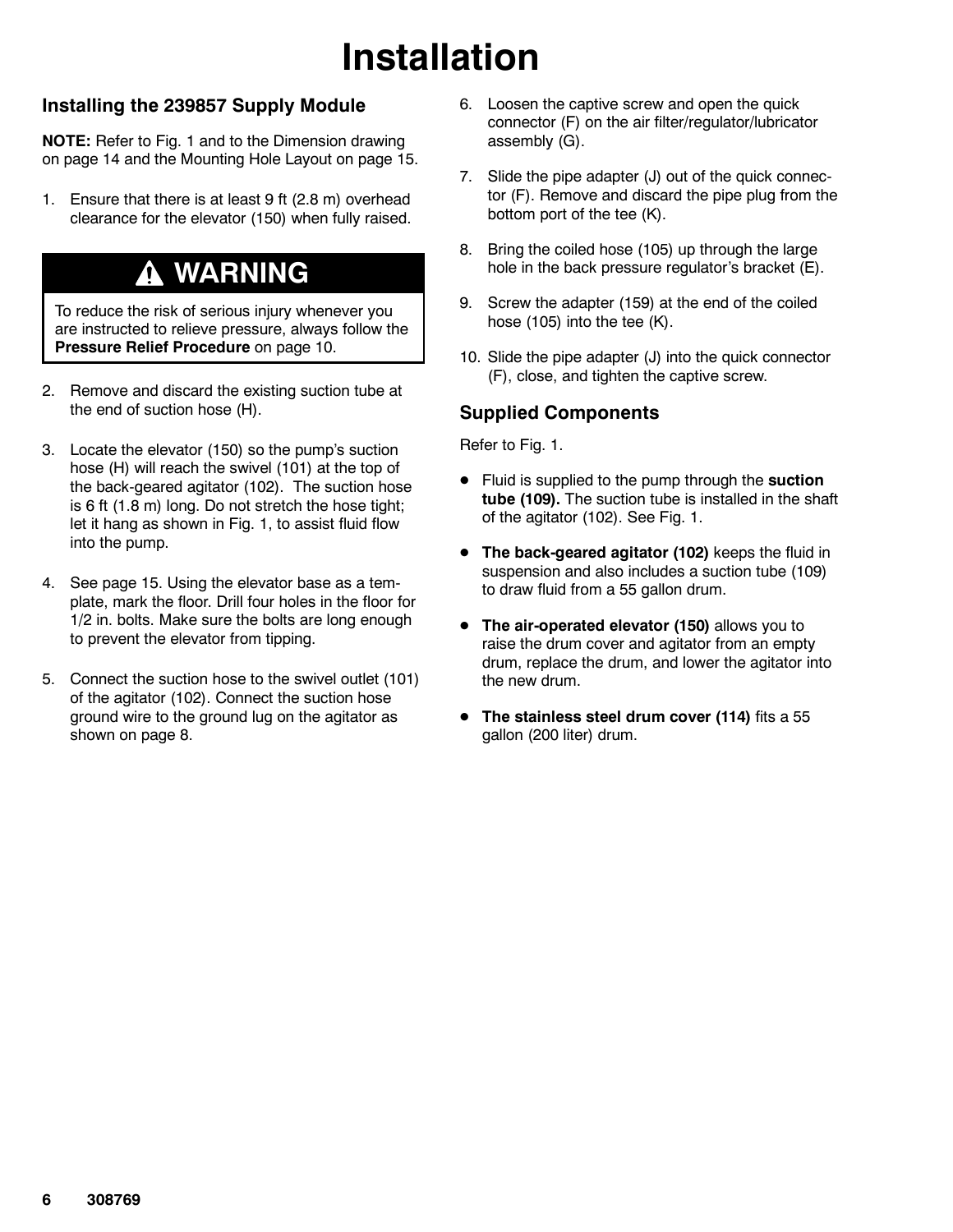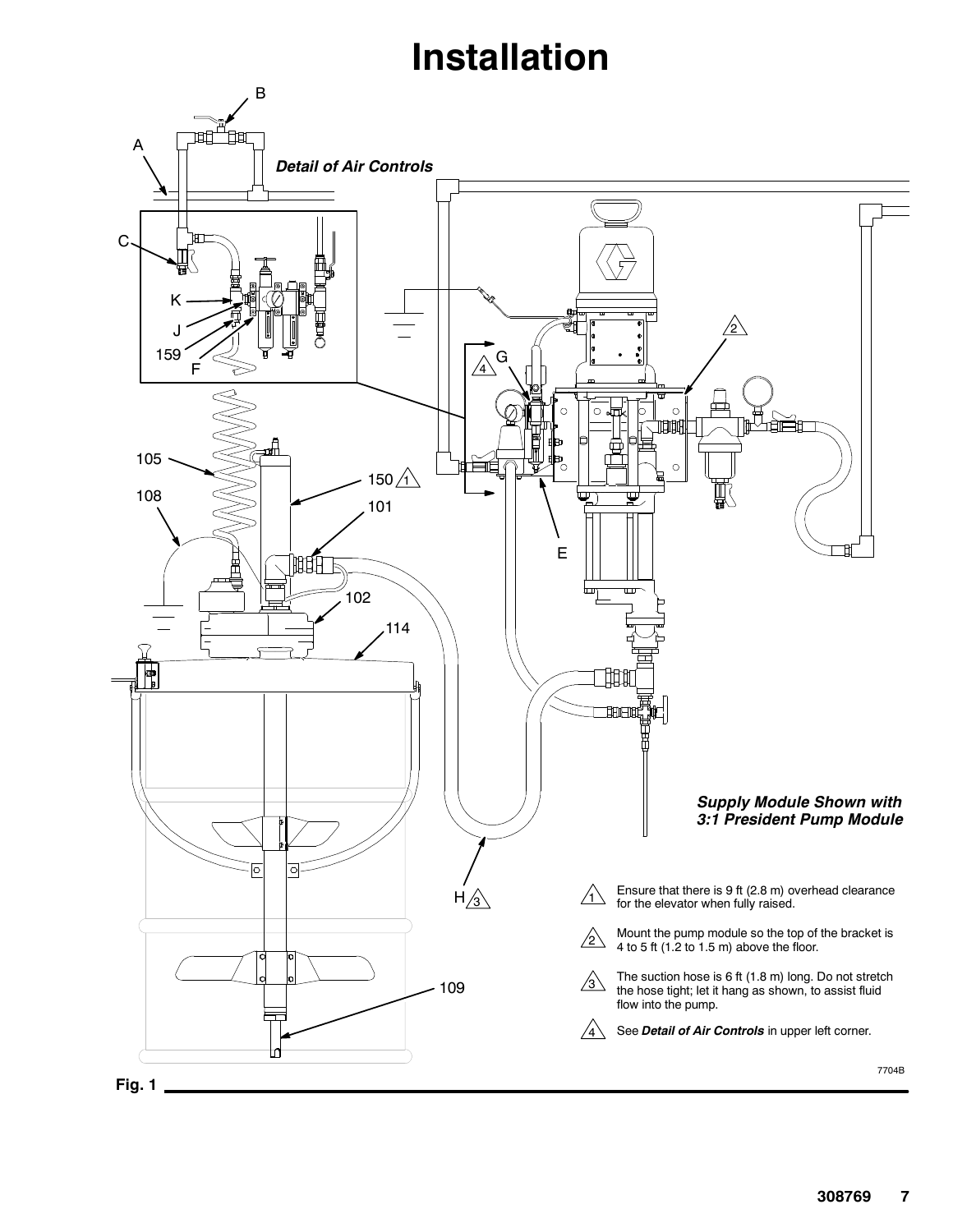### **Grounding**

#### **WARNING** 4

**FIRE AND EXPLOSION HAZARD** Before operating the pump, ground the system as explained below. Also read the section **FIRE AND EXPLOSION HAZARD** on page 3.

- 1. *Pump:* refer to the grounding instructions in your separate pump manual.
- 2. *Air and fluid hoses:* use only electrically conductive hoses.
- 3. *Air compressor:* follow manufacturer's recommendations.
- 4. *Spray gun:* ground through connection to a properly grounded fluid hose and pump.
- 5. *Agitator:* remove the ground screw (Z) and insert through the eye of the ring terminal at end of ground wire (Y). Fasten the ground screw back onto the pump and tighten securely. Connect the other end of the ground wire to a true earth ground. See Fig. 2. *To order a ground wire and clamp, order Part No. 222011.*



- 6. *Suction hose:* attach the hose ground wire to the ground lug on the agitator. See Fig. 2. If you are not using an agitator, attach the wire to the fluid supply container.
- 7. *Fluid supply container:* follow your local code.
- 8. *Object being sprayed:* follow your local code.
- 9. *Solvent pails used when flushing:* follow your local code. Use only metal pails, which are conductive, placed on a grounded surface. Do not place the pail on a nonconductive surface, such as paper or cardboard, which interrupts the grounding continuity.
- 10. *To maintain grounding continuity when flushing or relieving pressure*, hold a metal part of the spray gun firmly to the side of a grounded *metal* pail, then trigger the gun.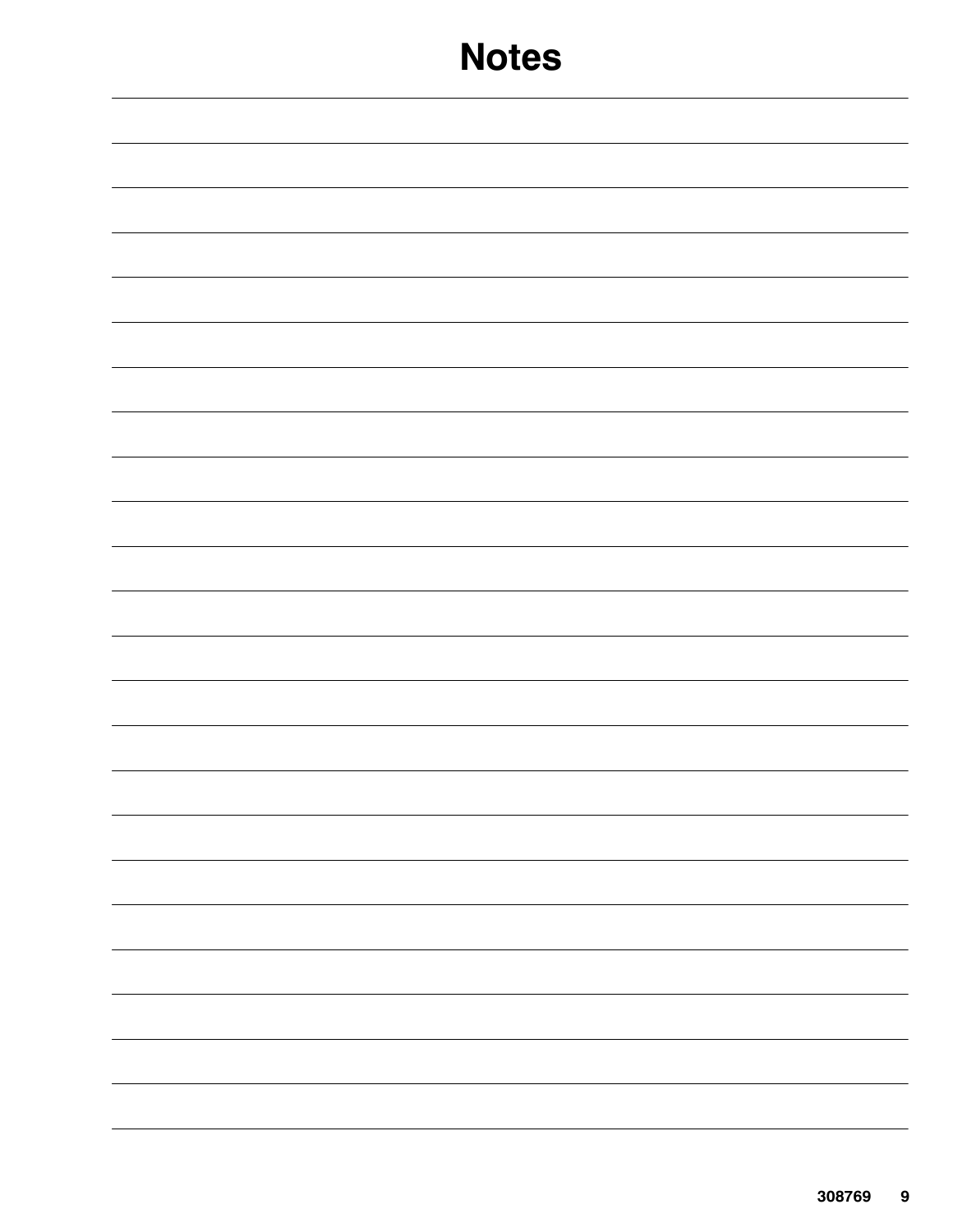# **Operation**

### **Pressure Relief Procedure**

### **WARNING**

#### **PRESSURIZED EQUIPMENT HAZARD**

The system pressure must be manually relieved to prevent the system from starting or spraying accidentally. To reduce the risk of an injury from accidental spray from the gun, splashing fluid, or moving parts, follow the **Pressure Relief Procedure** whenever you:

- are instructed to relieve the pressure,
- stop spraying,
- check or service any of the system equipment,
- or install or clean the spray nozzle.
- 1. Press down the air control valve (P) button. Lower the elevator until the cover (114) rests properly on the lip of the drum. Disconnect the quick coupler (124) from the male fitting (D) on the air control valve.
- 2. Relieve the air and fluid pressure, following the instructions in your separate pump manual.

### **Elevator Operation**

1. To raise the elevator (150), connect the quick coupler (124) on the end of the coiled hose (105) to the male fitting (D) on the air control valve (P). Pull up the air control valve button to raise the elevator to its full height.

### **WARNING**



#### **MOVING PARTS HAZARD**

Moving parts can pinch or amputate your fingers. When raising or lowering the elevator, keep your fingers and hands

away from the elevator (150), cover support (125), drum cover (114), and lip of the drum.

Do not remove the quick coupler (124) from the male fitting (D) until the elevator is completely lowered.

- 2. Position a full drum under the drum cover (114).
- 3. To lower the elevator (150), press down the air control valve (P) button. Lower the elevator until the cover (114) rests properly on the lip of the drum. Disconnect the quick coupler (124) from the male fitting (D).
- 4. Refer to manual 306287 for further elevator operating instructions.

### **Agitator Operation**

- 1. Close the agitator's needle valve (L).
- 2. Connect the quick coupler (124) on the end of the coiled hose (105) to the male fitting (M) on the agitator (102).
- 3. Slowly open the needle valve (L) to start the agitator (102). Use the valve to adjust the speed. Do not operate the agitator too fast. If the fluid foams or a vortex forms on the fluid surface, reduce the speed of the agitator.
- 4. Refer to manual 308609 for further agitator operating instructions.

### **Shutdown**

### **WARNING**

To reduce the risk of serious injury whenever you are instructed to relieve pressure, always follow the **Pressure Relief Procedure** on page 10.

- 1. Lower the elevator (150).
- 2. Shut off the agitator (102).
- 3. Relieve the pressure.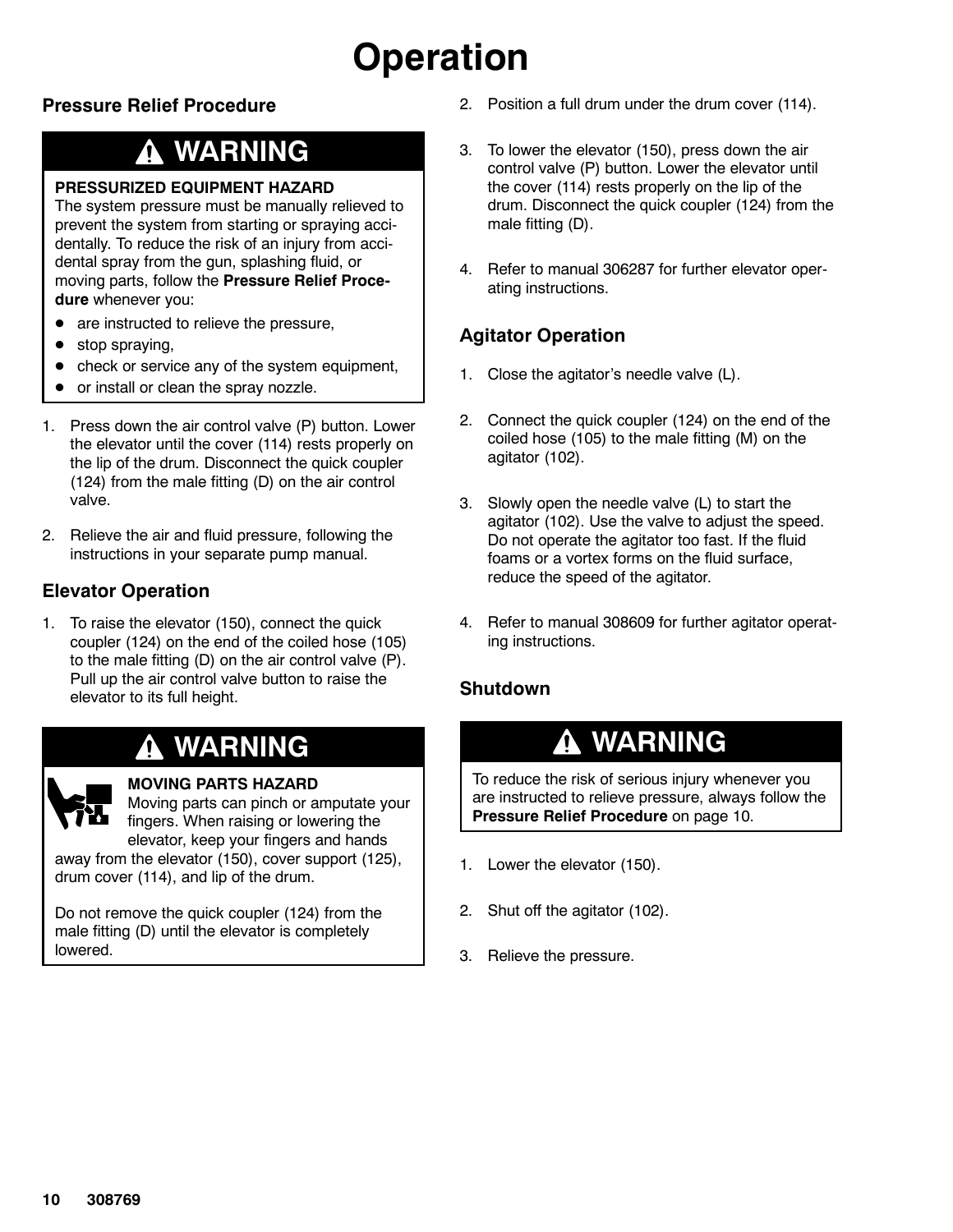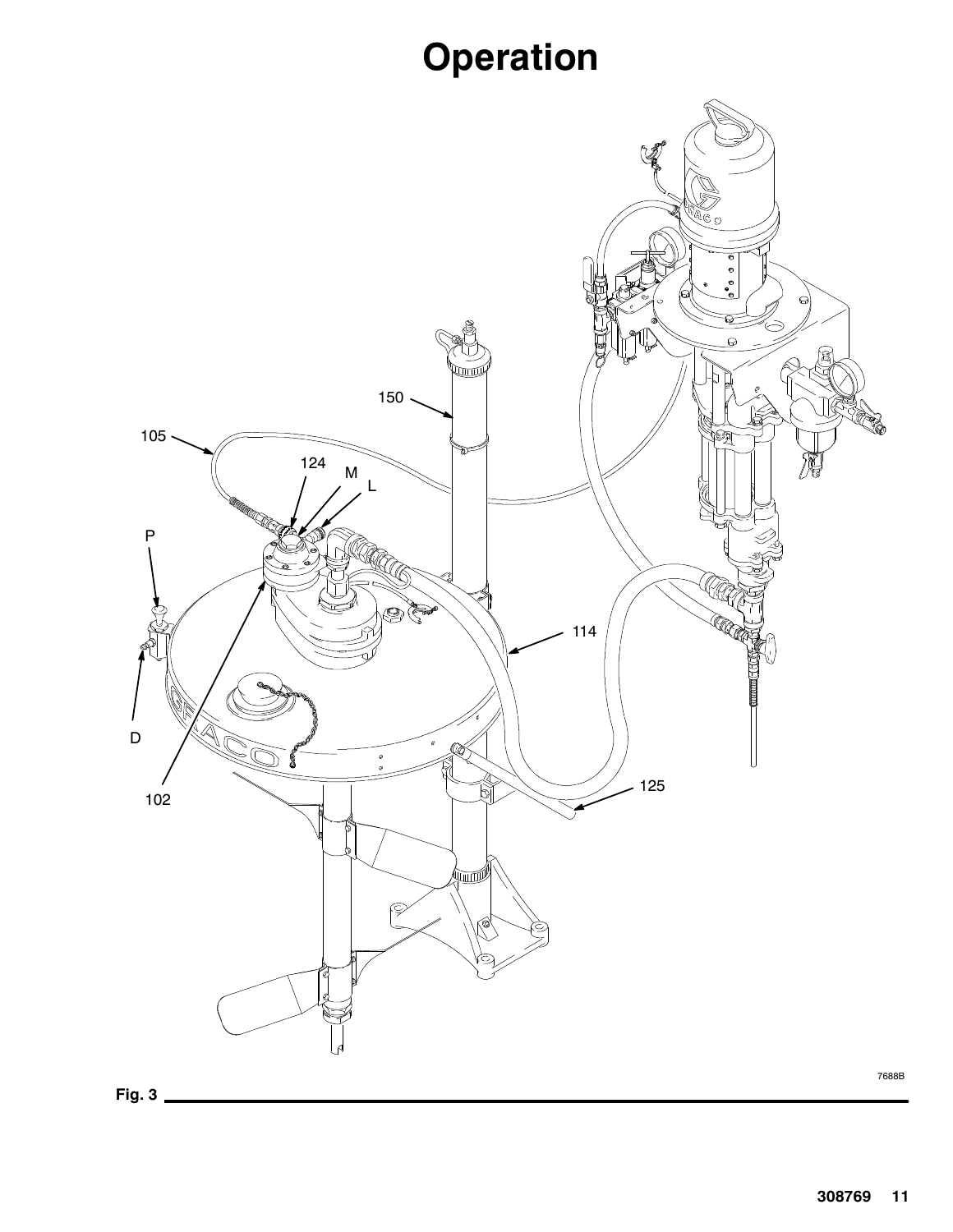## **Parts**

### **Part No. 239857, Series A, Supply Module**

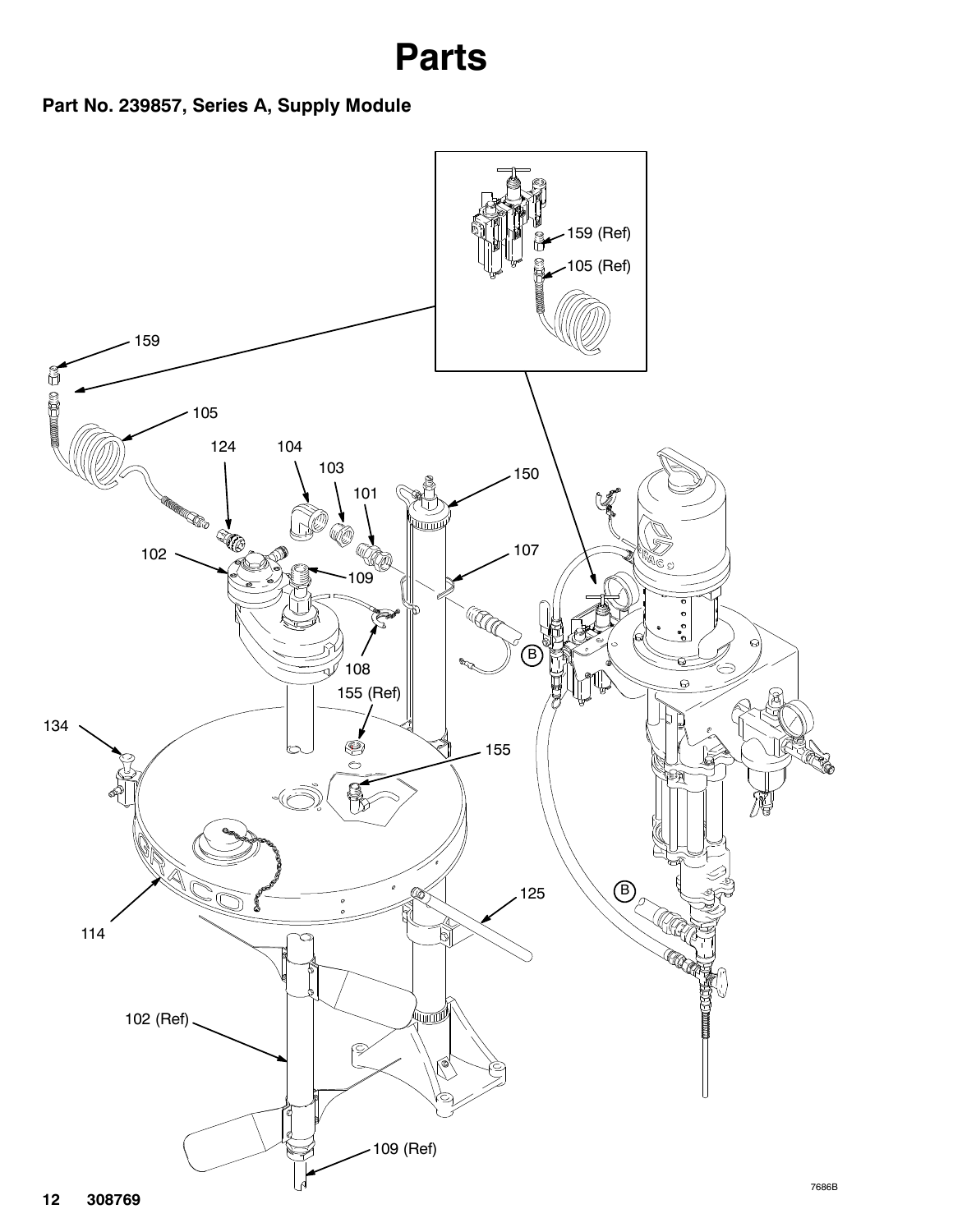## **Parts**

### **Part No. 239857, Series A, Supply Module**

| Ref.<br>No. | <b>Description</b>                                                      | Part No. | Qty |
|-------------|-------------------------------------------------------------------------|----------|-----|
| 101         | SWIVEL; sst; $3/4$ npt (m x f)                                          | 112268   |     |
| 102         | AGITATOR, back-geared; see manual 308609                                | 238157   |     |
| 103         | BUSHING; sst; 1" $npt(m) \times 3/4$ $npt(f)$                           | 502851   |     |
| 104         | ELBOW, $90^\circ$ ; sst; 1" npt (fbe)                                   | 500251   |     |
| 105         | HOSE, air; nylon; 1/4 in. (6 mm) ID; 1/4 npt (mbe); 50 ft (15.2 m) long | 205600   |     |
| 107         | STRAP, tie                                                              | 103546   | 3   |
| 108         | <b>GROUND WIRE AND CLAMP</b>                                            | 222011   |     |
| 109         | RISER TUBE KIT; see manual 308609                                       | 238250   |     |
| 114         | COVER, drum; sst; see manual 308466                                     | 238283   |     |
| 124         | COUPLER, quick disconnect, female                                       | 114558   |     |
| 125         | ASSEMBLY, cover support; see manual 306287                              | 237578   |     |
| 134         | KIT, air control, elevator; see manual 306287                           | 237579   |     |
| 150         | ELEVATOR, drum; see manual 306287                                       | 204385   |     |
| 155         | KIT, return tube                                                        | 238884   | 1   |
| 159         | ADAPTER; 3/8 npt(m) x 1/4 npt(f)                                        | 159841   |     |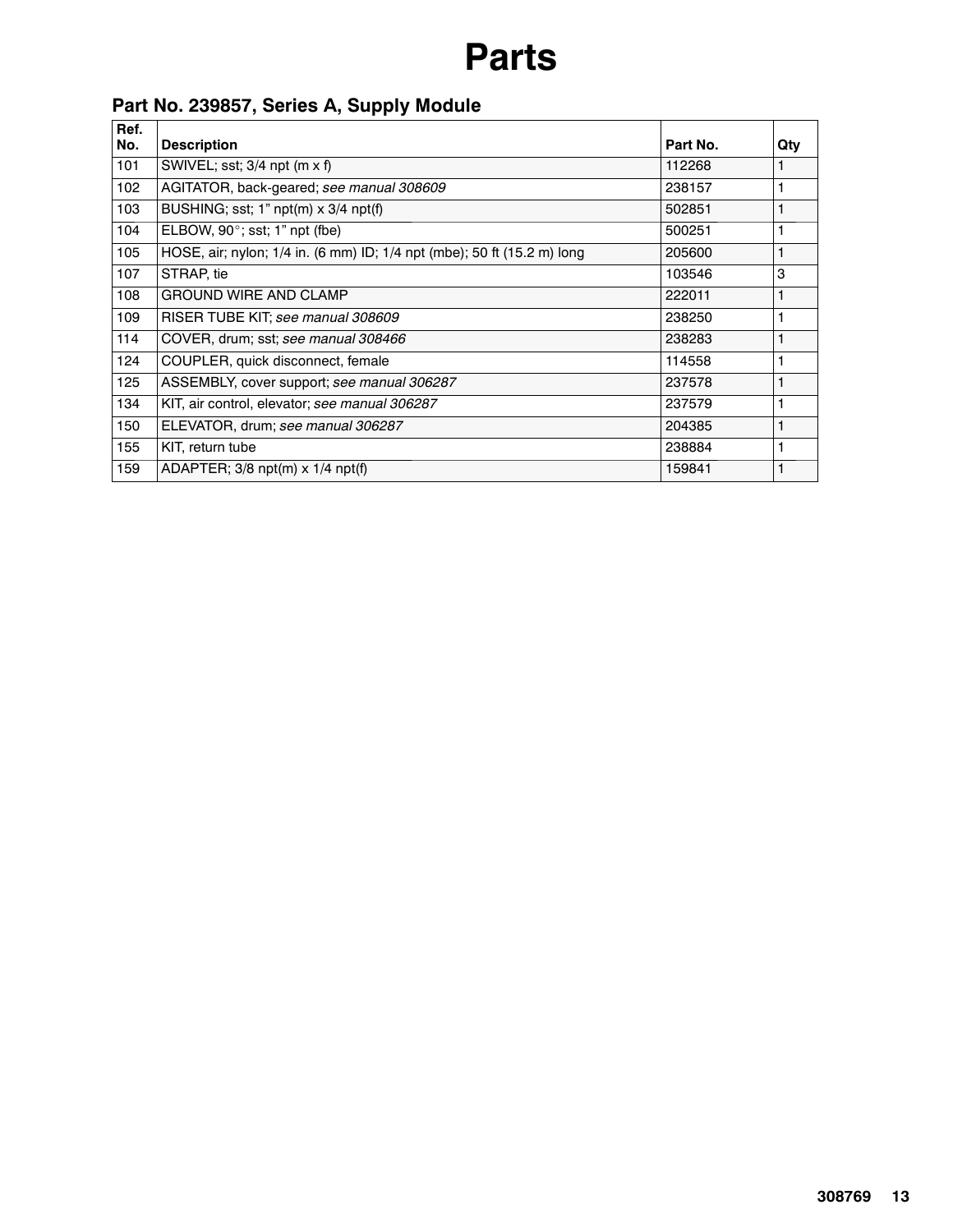## **Technical Data**

| <b>Category</b>            | Data                                                                                                   |
|----------------------------|--------------------------------------------------------------------------------------------------------|
| Maximum air input pressure | 100 psi (0.7 MPa, 7 bar)                                                                               |
| Weight                     | approximately 100 lb (45 kg)                                                                           |
| Wetted parts               | Back-Geared Agitator: See agitator manual 308609.<br>Drum Cover: Stainless Steel<br>Fluid Hoses: Nylon |

## **Dimensions**





7707A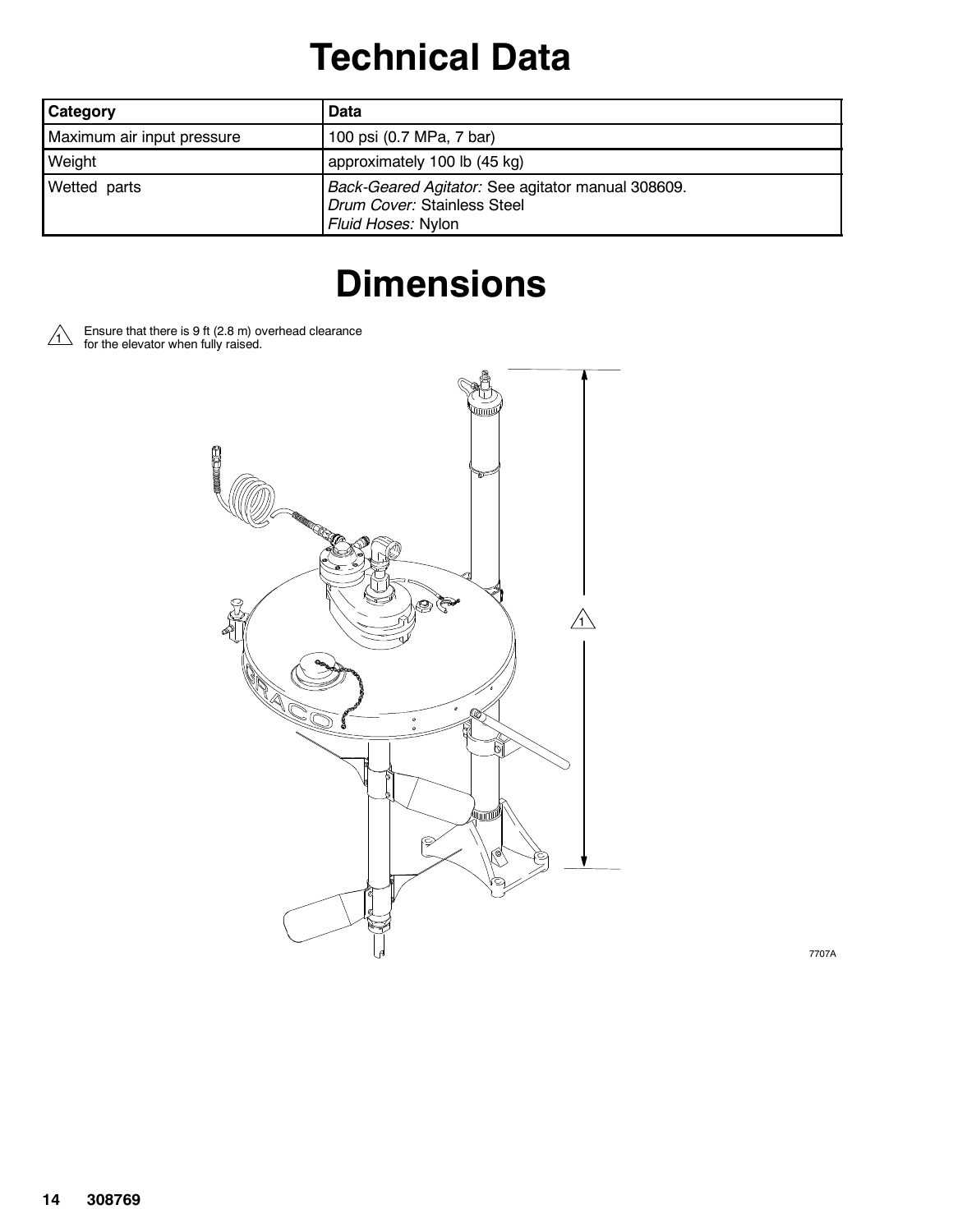## **Mounting Hole Layout**